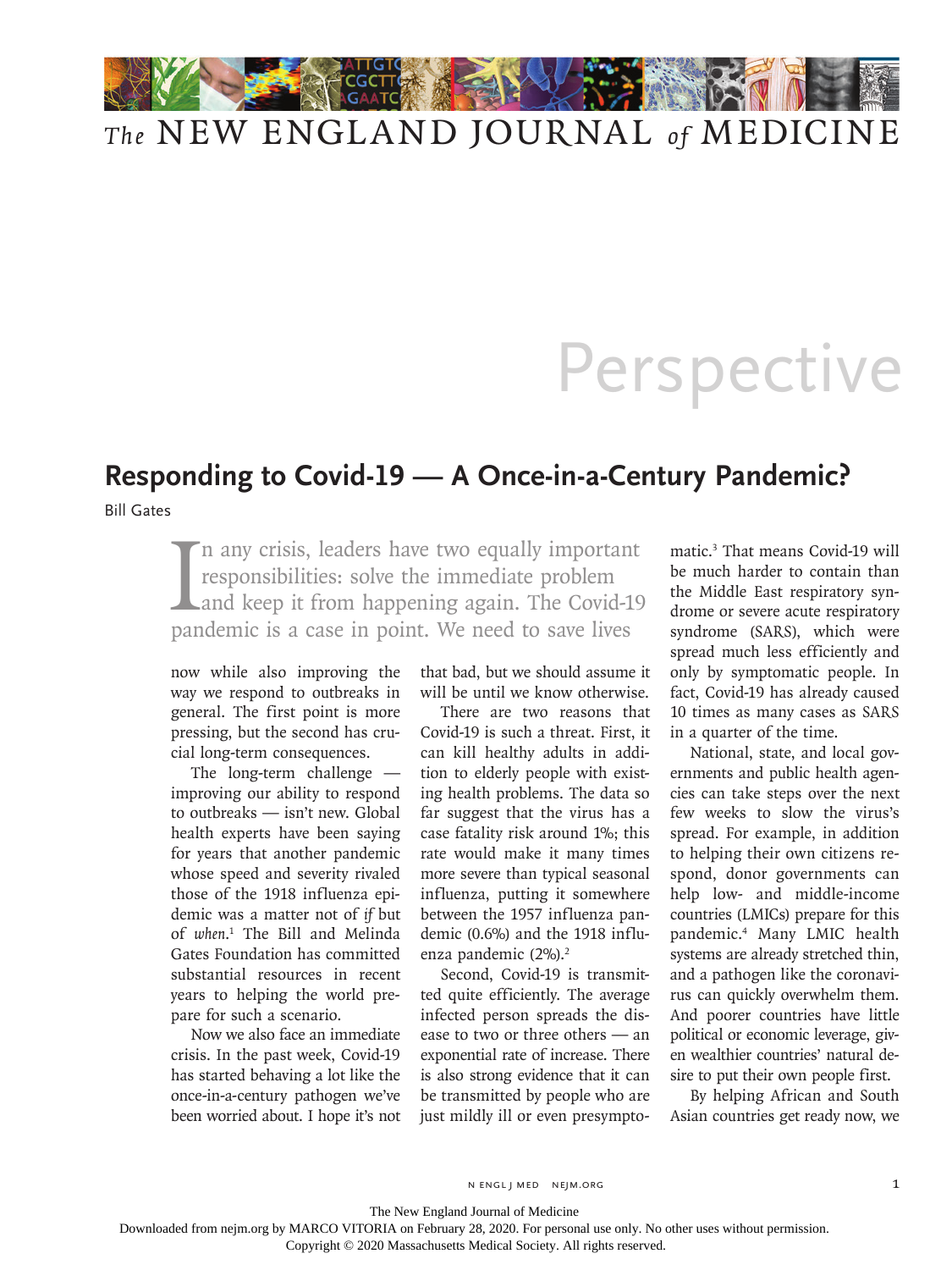can save lives and slow the global circulation of the virus. (A substantial portion of the commitment Melinda and I recently made to help kickstart the global response to Covid-19 — which could total up to \$100 million — is focused on LMICs.)

The world also needs to accelerate work on treatments and vaccines for Covid-19.<sup>5</sup> Scientists sequenced the genome of the virus and developed several promising vaccine candidates in a matter of days, and the Coalition for Epidemic Preparedness Innovations is already preparing up to eight promising vaccine candidates for clinical trials. If some of these vaccines prove safe and effective in animal models, they could be ready for larger-scale trials as early as June. Drug discovery can also be accelerated by drawing on libraries of compounds that have already been tested for safety and by applying new screening techniques, including machine learning, to identify antivirals that could be ready for large-scale clinical trials within weeks.

All these steps would help address the current crisis. But we also need to make larger systemic changes so we can respond more efficiently and effectively when the next epidemic arrives.

It's essential to help LMICs strengthen their primary health care systems. When you build a health clinic, you're also creating part of the infrastructure for fighting epidemics. Trained health care workers not only deliver vaccines; they can also monitor disease patterns, serving as part of the early warning systems that alert the world to potential outbreaks.

We also need to invest in disease surveillance, including a case database that is instantly accessible to relevant organizations, and rules requiring countries to share information. Governments should have access to lists of trained personnel, from local leaders to global experts, who are prepared to deal with an epidemic immediately, as well as lists of supplies to be stockpiled or redirected in an emergency.

In addition, we need to build a system that can develop safe, effective vaccines and antivirals, get them approved, and deliver billions of doses within a few months after the discovery of a fast-moving pathogen. That's a tough challenge that presents technical, diplomatic, and budgetary obstacles, as well as demanding partnership between the public and private sectors. But all these obstacles can be overcome.

One of the main technical challenges for vaccines is to improve on the old ways of manufacturing proteins, which are too slow for responding to an epidemic. We need to develop platforms that are predictably safe, so regulatory reviews can happen quickly, and that make it easy for manufacturers to produce doses at low cost on a massive scale. For antivirals, we need an organized system to screen existing treatments and candidate molecules in a swift and standardized manner.

Another technical challenge involves constructs based on nucleic acids. These constructs can be produced within hours after a virus's genome has been sequenced; now we need to find ways to produce them at scale.

Beyond these technical solutions, we'll need diplomatic efforts to drive international collaboration and data sharing. Developing antivirals and vaccines involves massive clinical trials and licensing agreements that would cross national borders. We should make the most of global forums that can help achieve consensus on research priorities and trial protocols so that promising vaccine and antiviral candidates can move quickly through this process. These platforms include the World Health Organization R&D Blueprint, the International Severe Acute Respiratory and Emerging Infection Consortium trial network, and the Global Research Collaboration for Infectious Disease Preparedness. The goal of this work should be to get conclusive clinical trial results and regulatory approval in 3 months or less, without compromising patients' safety.

Then there's the question of funding. Budgets for these efforts need to be expanded several times over. Billions more dollars are needed to complete phase 3 trials and secure regulatory approval for coronavirus vaccines, and still more funding will be needed to improve disease surveillance and response.

Government funding is needed because pandemic products are extraordinarily high-risk investments; public funding will minimize risk for pharmaceutical companies and get them to jump in with both feet. In addition, governments and other donors will need to fund — as a global public good — manufacturing facilities that can generate a vaccine supply in a matter of weeks. These facilities can make vaccines for routine immunization programs in normal times and be quickly refitted for production during a pandemic. Finally, governments will need to finance the procurement and distribution of vaccines to the populations that need them.

Billions of dollars for antipan-

n engl j med nejm.org

Downloaded from nejm.org by MARCO VITORIA on February 28, 2020. For personal use only. No other uses without permission.

Copyright © 2020 Massachusetts Medical Society. All rights reserved.